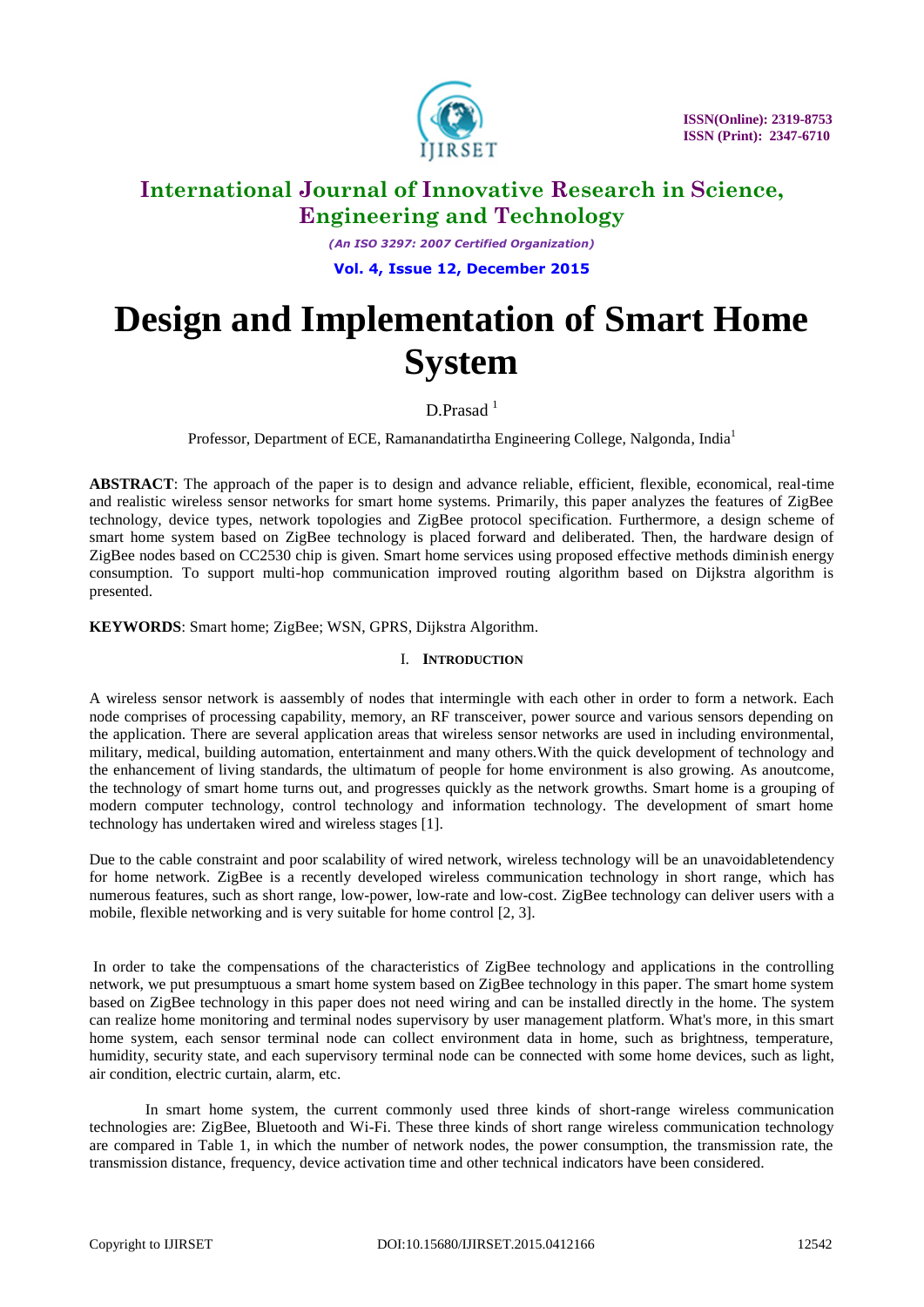

*(An ISO 3297: 2007 Certified Organization)*

**Vol. 4, Issue 12, December 2015**

Table 1 Comparison of ZigBee, Bluetooth and Wi-Fi technologies

| <b>Technical</b> | <b>Zigbee</b> | <b>Bluetooth</b> | Wi-Fi          |
|------------------|---------------|------------------|----------------|
| indicators       |               |                  |                |
| of<br>Number     | 65536         |                  | 32             |
| network nodes    |               |                  |                |
| Power            | Low           | Medium           | High           |
| consumption      |               |                  |                |
| Transmission     | 250M          | 1 <sub>M</sub>   | 1 <sub>M</sub> |
| rate/bps         |               |                  |                |
| Transmission     | $10 - 75$     | 10               | 100            |
| distance/m       |               |                  |                |
| Frequency/GHz    | 2.4           | 2.4              | 2.4            |

### II. **RELATED WORK**

Relating to the communication protocols like Bluetooth, IrDA, GPRS and ZigBee, several possibilities exist. Each of them has some benefits and shortcomings. To pick good one from them, their pros and cons have to be weighted. The different protocols are compared considering the application requirements including data transmission rate, range, battery life and cost [4].

Home Security with Messaging System, Security & Control System, and Remote and Security Control via SMS were the three alarm system that were designed using SMS application to securely monitor the home condition when the owner are away or at night. The system described in [5], is also based on GSM technology. The system is wireless and it provides security against intrusion as well as automates various home appliances using SMS. The system uses GSM technology thus providing universal access to the system for security and automated appliance control.

Liang et al [6] developed a system of wireless smart home sensor network based on ZigBee and PSTN (Public Switched Telephone Network) technologies. To overcome the problems in traditional designs we presented GPRS instead of PSTN technology for better system performance.

Rendering to their supposition it is beneficiary that ZigBee communication protocol is appropriate one which gives advantages like high range, very low power consumption and low cost.

#### III. **SYSTEM DESIGN**

In the interpretation of network, smart home system is usually divided into three parts: external network, home gateway and internal network. Internal network is recognized by ZigBee nodes, which support user management platform in getting state of appliances and convey the commands from the user organization platform to appliances via ZigBee network. And the users outdoor or in remote areas need to attain the family network monitoring and management through an external network, using a computer, web or mobile phone, which enables the application surface of the system to be broaden. Home gateway plays the role of a manager for the internal network, which can control the nodes in home. For the external network, home gateway works as a protocol converter [8]. The overall framework of smart home system is showed in Fig.1.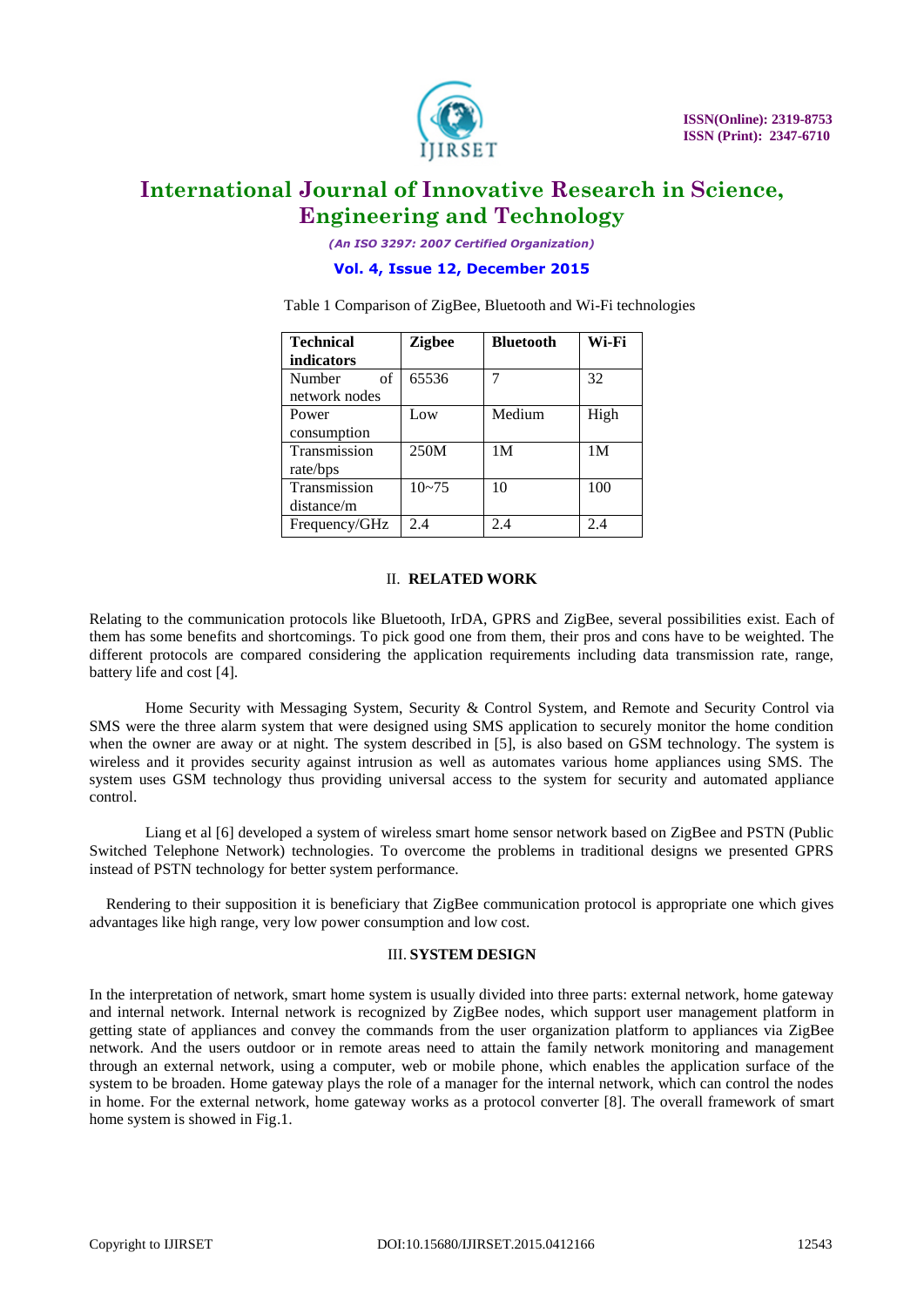

*(An ISO 3297: 2007 Certified Organization)* **Vol. 4, Issue 12, December 2015**



Fig.1. Overall Framework of Smart Home System Fig.2 Design Structure of Smart Home System

### A. **Design of Smart Home System**

The smart home system intended in this paper uses the star network topology and emphases on the internal network, which mainly comprises the user management platform, ZigBee coordinator and ZigBee terminal nodes, as showed in Fig.2. Due to the smart home system based on ZigBee technology is reinforced by computer technology, sensor network technology and control technology, so the design of smart home can be divided into three blocks [9].

1) Smart home user management platform: Smart home user management platform is achieved on PC, which realizes the home network management and controlling through the simple man-machine interface.

2) Smart home sensor network: The sensor network is based on the ZigBee protocol stack. Users can control wireless nodes distributed indoor. The sensor network is primarily composed by the ZigBee coordinator, ZigBee sensor terminal nodes and ZigBee controlling terminal nodes.

3) Smart home control technology: CC2530 is the core chip of each node in this system. The control technology mainly contains the process of data collecting by ZigBee sensor terminal nodes and the management of the controlling terminal nodes by the coordinator.

#### **B. Monitoring system using GPRStechnology**

The network node and the coordinator are keycomponents of the system. Assumption is that thecoordinator will always be connected to the monitoringcenter/server via a computer that can access the Internet orthe GPRS network. When the server sends out a command, the CPU of the network coordinator will read the content of the command and get the details by analysing it, such asturning on the air conditioner or microwave oven.Through serial ports, the main control programwithin the network coordinator writes the details to theZigBee module. Then using ZigBee module, messages willbe sent to the family network. Design of Coordinator nodecan be given by using peripheral circuits according to thefunctional requirements, and can develop a networkcoordinator by integrating the ZigBee coordinator node andthe GPRS module together on a PCB board [4]. Fig. 3shows the hardware board of the coordinator node [4]. Inthis way, a monitoring system can be built using GPRSnetwork.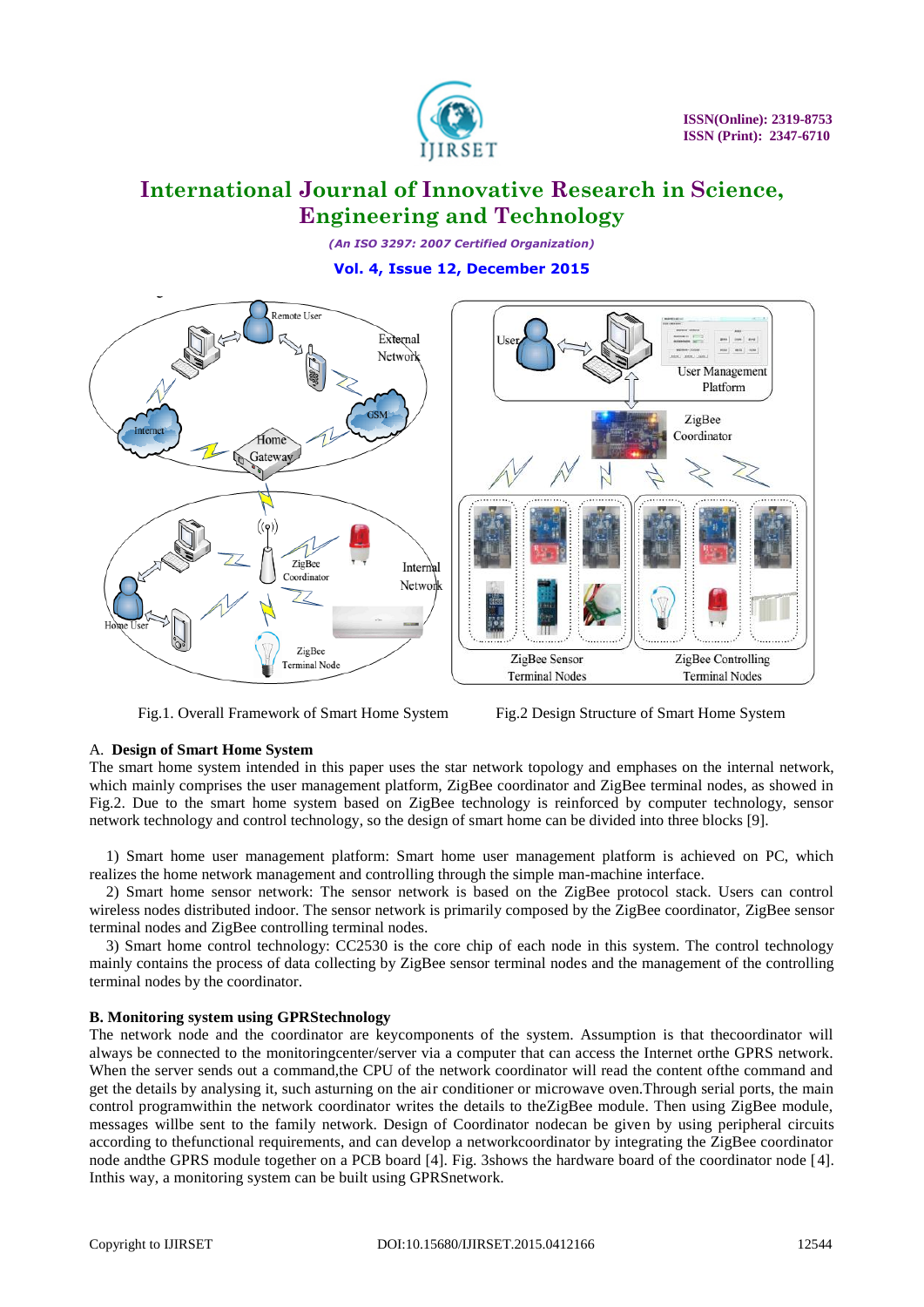

*(An ISO 3297: 2007 Certified Organization)* **Vol. 4, Issue 12, December 2015**



Fig. 3. Coordinator node developed

### **C. Routing algorithm**

The smart home system using the WSN establishedcan be demonstrated as a (wireless) network, and the routingpoint is the node in the network. The conventional Dijkstraalgorithm [7] produces the shortest path rendering to theorder of increasing path length, and insatiably quests pathbased on the edges connected with nodes. On the other hand, there isno edge in the wireless network. Consequently in this paper, weadvise an improved Dijkstra algorithm for the WSN,which attains the shortest path in the network.

Assume that there are n nodes in a wirelessnetwork, and the location of each node is available. Formerly wecan get table of distances between nodes by using thefollowing algorithm [8]:

(1) A node is randomly selected as the root node. Afterinitialized, it will send messages to enclosed nodes requesting for their IDs and location information.

(2) In reply to Step (1), the residual n-1 nodes sendtheir IDs and location information to the root node.

(3) The distance table is produced after the root node hasacknowledged all the information of remaining n-1 nodes.

For instance, Table II distance table taken using a simplewireless network sample of 10 nodes from figure 4.



Fig. 4. An Example Network of 10 Nodes Table II

The corresponding distance table is shown in Table I and here, we practice an improved Dijkstra algorithm to assume theoptimal path. Some symbols and notations used in thealgorithm are listed in Table III.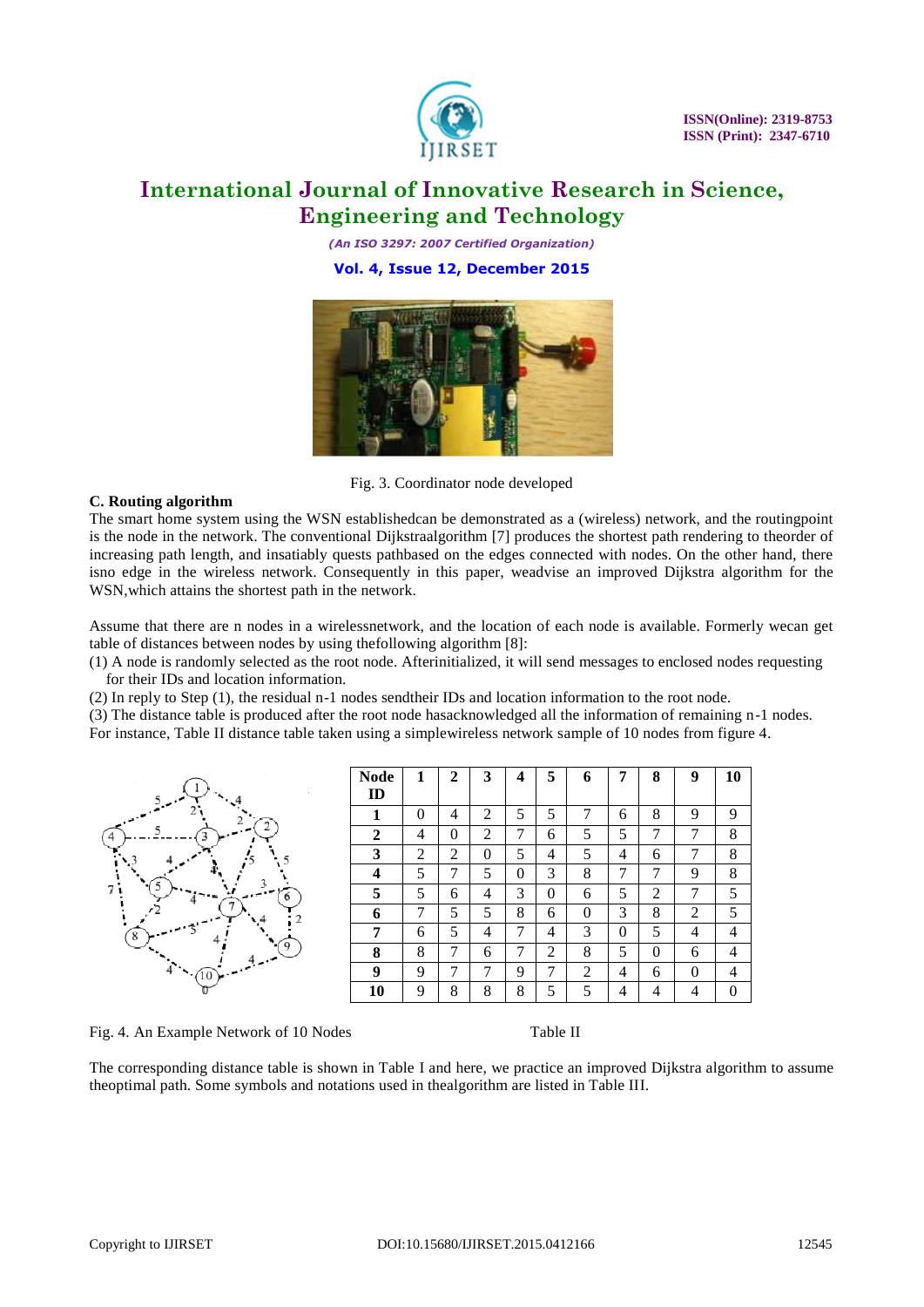

*(An ISO 3297: 2007 Certified Organization)*

### **Vol. 4, Issue 12, December 2015**

### Table III

| <b>Symbol</b> | <b>Description</b>                                        |  |
|---------------|-----------------------------------------------------------|--|
| N             | Number of network nodes                                   |  |
| v             | Sending node                                              |  |
| W             | Receiving node                                            |  |
| k             | Transmission radius                                       |  |
| u             | Relay node                                                |  |
| s[i]          | Visit mark(if not visited, set [i]=0; else set $s[i]=1$ ) |  |
| Cost[i][j]    | Distance between node i and node j                        |  |
| Dist to w     | Distance corresponding to the optimal path from v         |  |

The improved Dijkstra algorithm is described in the following:

(1) Initialization: num=0, dist=+ $\infty$ , s[i] =0, (i=0, 1,…n);

(2) If cost[v][i]  $\leq k$ , then set s[i]=1, (i=0,1,…n);

(3) If  $s[w] = 1$ , then dist=cost[v][w]; otherwise go to step (4);

(4)  $\forall$  i ∈ {s[i]=1}, u[num]=1, set s[j]=1 when j ∈ {cost[u[num]][j] ≤k}, (j=0,1,…n);

(5) If s[w]  $\neq$  1, then num++, repeat step (4); otherwise record the path that fulfills s[w]=1, and dist[num] = cost [ v][ u[0]] num-1+ $\Sigma$  cos  $\lceil u \rceil$  ]][u  $\lceil i + 1 \rceil$  + cost  $\lceil u \rceil$  num]]  $\lceil w \rceil$ ; J=0

(6) For num=num+1, repeat steps (4) and (5) until all the paths that fulfil  $s[w]=1$  are obtained;

(7) Set dist=min{dist[i], i=0,1…num}, and output the corresponding path.

To calculate the performance of routing algorithms, a general apprehension would be the energy consumption of the network nodes. If a node is put into sleep as long as it has no data to receive or send (and all state switching overheads are negligible), its energy consumption will be approximately proportional to the number of times it is visited (i.e. the number of packets it has transferred).

#### IV.**SOFTWARE DESIGN OF THE SYSTEM**

Software design of the system is mainly divided into two parts: software design of ZigBee nodes and user management platform. Software design of ZigBee nodes is based on the ZigBee protocol stack which chooses IAR Embedded Workbench as the software platform. It includes the software design of coordinator, sensor terminal nodes and controlling terminal nodes. ZigBee coordinator is the core of wireless sensor network, which is responsible for network establishment, address assignment, information management and data transmission, etc. In addition, it communicates with the PC through RS232 serial port [10]. The workflow of ZigBee coordinator is showed in Fig.5.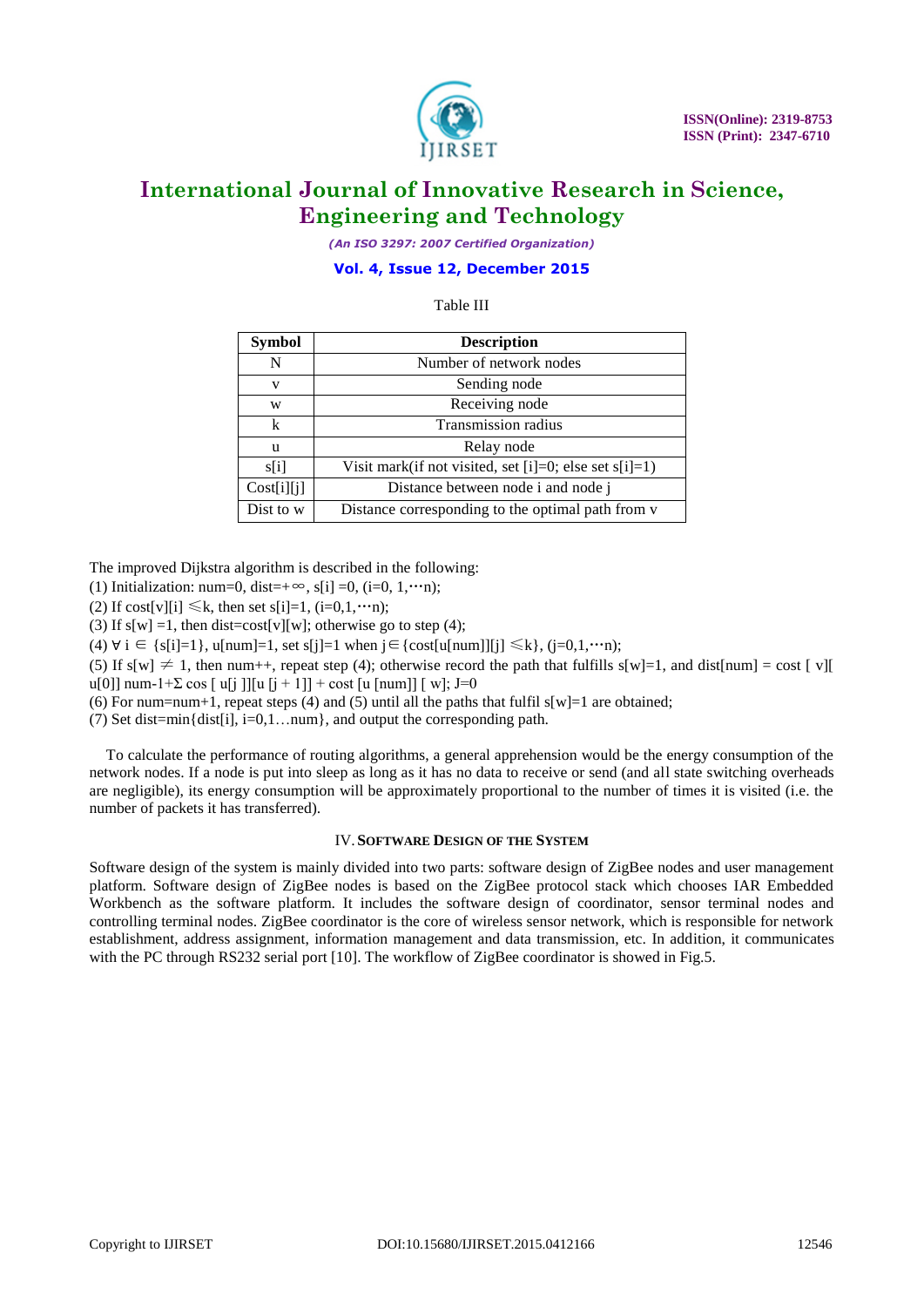

*(An ISO 3297: 2007 Certified Organization)*

**Vol. 4, Issue 12, December 2015**



Fig.5. Workflow of ZigBee Coordinator

### V. **CONCLUSION**

The smart home system based on ZigBee technology is a new solution that used to meet the demand of high automation and intelligent home. In this paper, we introduce the advantages of ZigBee technology, architecture of ZigBee protocol, topologies and device type of ZigBee network. Then we put forward and discuss a design structure of smart home system. After that, the details of hardware and software design in smart home system are also given, which include the design of coordinator, terminal nodes and user management platform.Also, this paper presents Dijkstra shortest path routing algorithm along with evaluation of performance which give energy consumption of network nodes.Because of the prominent advantages of low cost, low power and flexibility, and as the further development of wireless network technology, ZigBee technology will become a foreseeable trend in the development of smart home.

#### **REFERENCES**

- [1] W. Liu and Y. Yan, "Application of ZigBee wireless sensor network in smart home system", InternationalJournal of Advancements in Computing Technology, vol. 3, no. 5, (2011), pp. 154-160.
- [2] L. Li, W. Xie, Z. He, X. Xu, C. Chen, and X. Cui, "Design of smart home control system based on ZigBee and embedded web technology", Proceedings of International Conference on Artificial Intelligence andComputational Intelligence, (2012) October 26-28, Chengdu, China.11, 2010
- [3] C. Gao, Z. Ling, and Y. Yuan, "The research and implement of smart home system based on internet of things", Proceedings of International Conference on Electronics, Communications and Control, (2011) September 9-11, Ningbo, China.
- [4] Laguionie Olivier, "Designing a smart home environment using a wireless sensor networking of everyday objects" November 27, 2008.